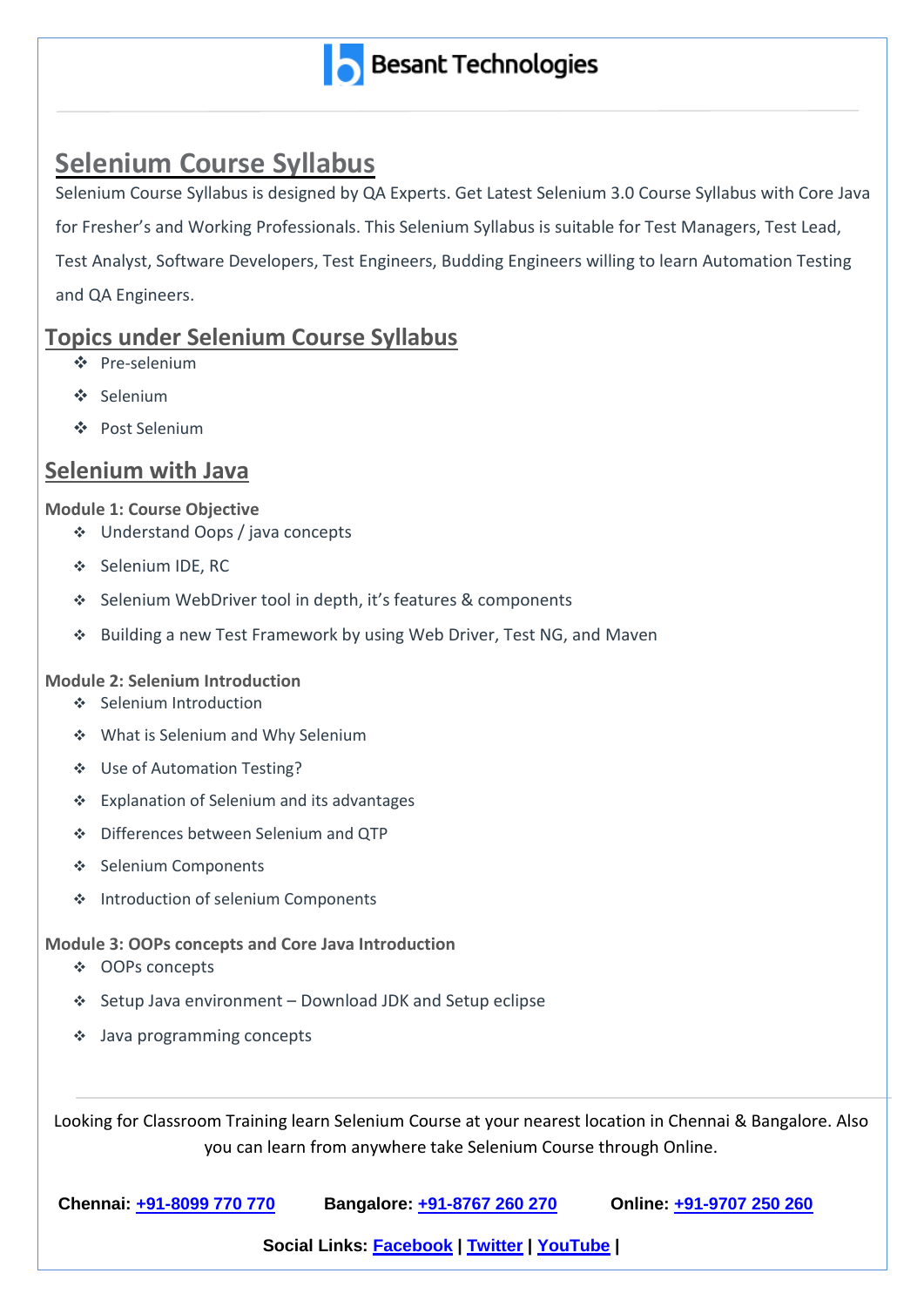- Class, Object, variables, methods, Packages
- ❖ Conditions and loops
- Access and non-access modifiers
- ❖ Advanced Java Programming
- Interfaces, Inheritance
- ❖ Collections, Exceptions

#### **Module 4: Selenium IDE and RC Introduction**

- Installing Selenium IDE
- "Selenese" Selenium Commands
- Actions, Asserts, Assessors.
- Developing Test Cases & Test Suites with Selenium-IDE
- Introduction to Selenium RC

#### **Module 5: Installations**

- eclipse-Oxygen
- JDK 1.8
- $\div$  Firefox 47.0.1, firebug and file path
- Set up TestNG, Maven and Selenium (2.53.1 & 3.0 +) for eclipse

#### **Module 6: Selenium WebDriver 2.0 and 3.0 Introduction**

- ❖ Selenium WebDriver Introduction
- WebDriver Vs RC
- Download and Configure WebDriver with Eclipse
- ❖ Simple Testcase
- ◆ Open and Close Browser
- Cross Browser Testing Firefox, IE, Chrome, Edge.

**[Instagram](https://www.instagram.com/besant_technologies/)**

- UI elements Locators.
- Identifying WebElement using id, name, link text,Partial LinkText class Name,
- XPath, CssSelector and TagName.

Looking for Classroom Training learn Selenium Course at your nearest location in Chennai & Bangalore. Also you can learn from anywhere take Selenium Course through Online.

| Online: +91-9707 250 260    |
|-----------------------------|
| Bangalore: +91-8767 260 270 |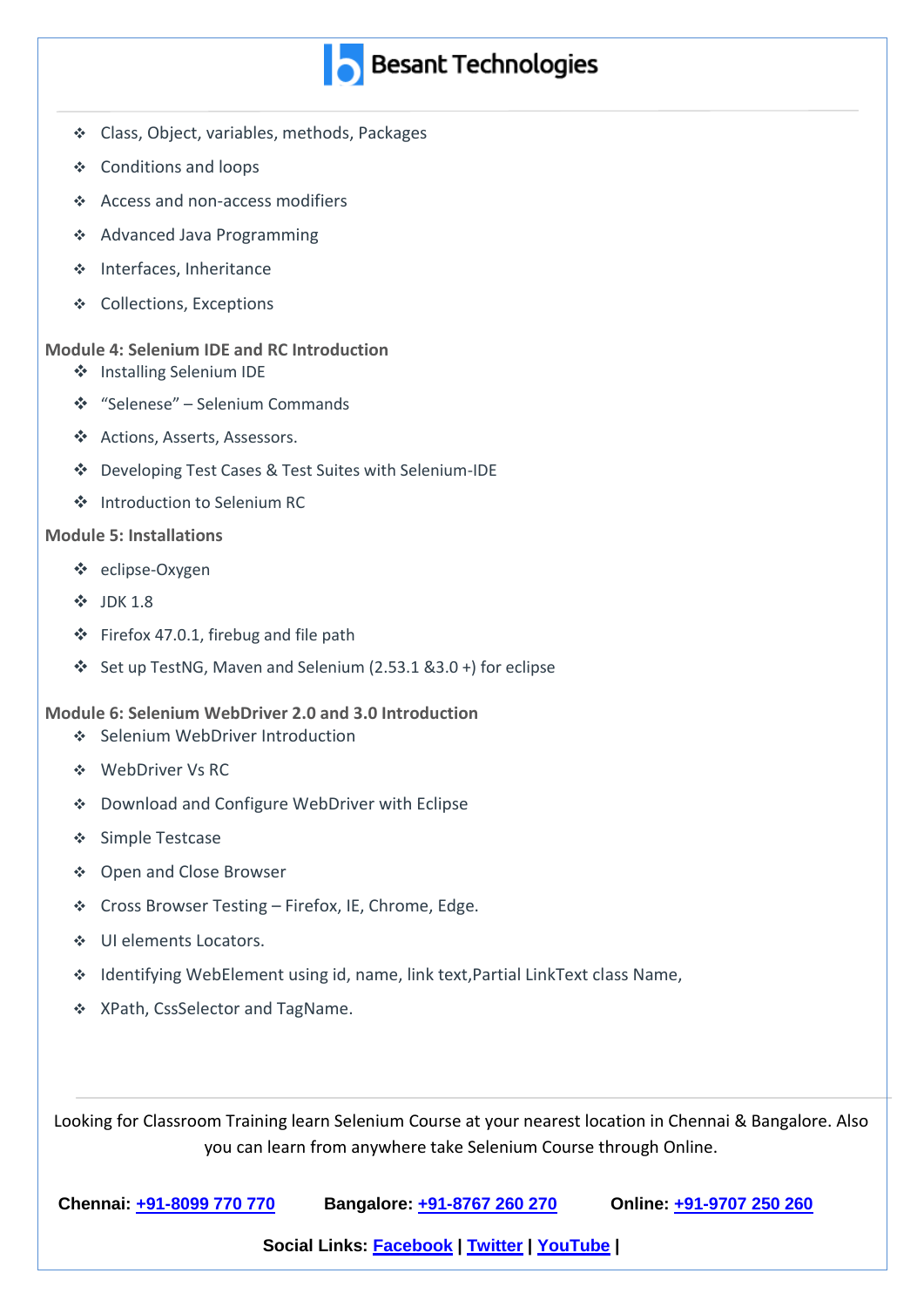**Selenium Training in Chennai: [https://www.besanttechnologies.com/training](https://www.besanttechnologies.com/training-courses/software-testing-training/selenium-training-institute-in-chennai)[courses/software-testing-training/selenium-training-institute-in-chennai](https://www.besanttechnologies.com/training-courses/software-testing-training/selenium-training-institute-in-chennai)**

- Handling various WebElement using WebDriver
- \* Handling Mouse movements and Keyboard Events
- Gecko-Driver
- Verification Commands
	- How to get Title
	- How to get Current Url
	- How to get PageScource
	- How to get WindowHandel
	- How to get WindowHandels
	- How to get Text
	- How to get Attributes
- ❖ Validation commands:
	- IsSelected
	- IsEnabled
	- IsDisplayed
- How to operate with WebTable
- \* How to Handel Alerts in webpage
- Switch Commands:
	- how to switch windows or Tabs.

**[Instagram](https://www.instagram.com/besant_technologies/)**

- how to switch Alerts.
- ❖ How to operate with calanders
- ❖ Synchronization Commands
	- Thread.sleep();
	- ImplicitWait
	- ExplisitWait

Looking for Classroom Training learn Selenium Course at your nearest location in Chennai & Bangalore. Also you can learn from anywhere take Selenium Course through Online.

| Chennai: +91-8099 770 770                  | Bangalore: +91-8767 260 270 | Online: +91-9707 250 260 |
|--------------------------------------------|-----------------------------|--------------------------|
| Social Links: Facebook   Twitter   YouTube |                             |                          |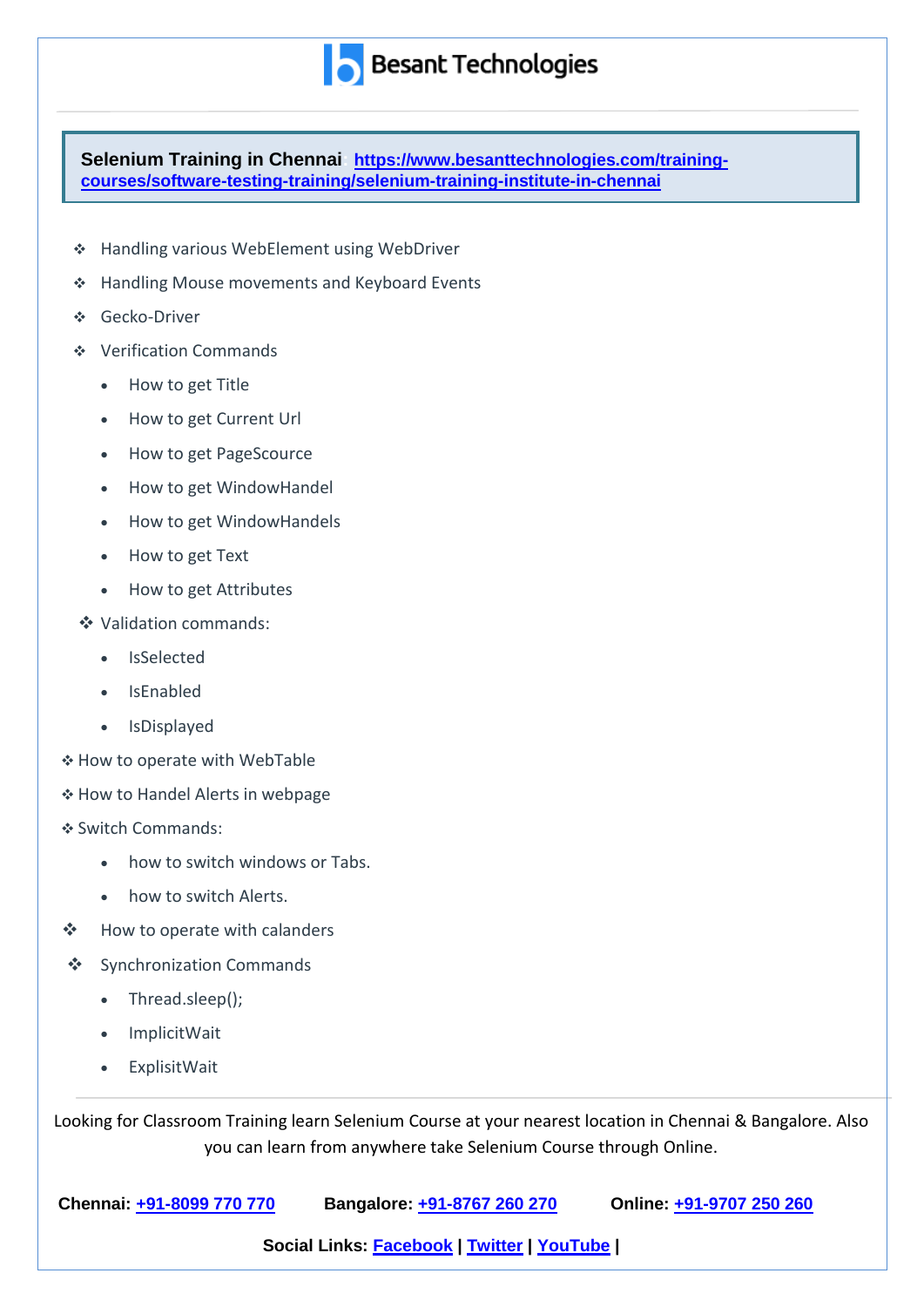- ❖ File uploading using Auto-It and Robot.
- **Module 7: Testing Framework and Tools**
	- ❖ Introduction of the Testing framework
	- Types of frameworks
	- Tools for developing Test Framework
	- TestNG introduction and Configuration with eclipse
	- TestNG Annotations and Data Providers
	- Creating Test Suit with TestNG

#### **Module 8: Framework**

- **Moduler Frame work**
- POM
- Data driven
- paramitarization
- Hybrid Framework

#### **Module 9: Develop Hybrid Framework**

- Developing Hybrid Framework for Web Application using WebDriver /TestNG and Maven
- Use external Data for Testing (Excel sheet, XML files, Property file)
- ❖ Reading and understanding reports
- ❖ Screenshots of failed Test case

#### **Module 10: Configuration Management**

- Jenkins Installation
- ◆ Maven Installation
- ❖ Dependencies and configure Maven Project
- ❖ Integrate Maven projects in Jenkins

**Selenium Training in Bangalore: [https://www.besanttechnologies.com/training](https://www.besanttechnologies.com/training-courses/software-testing-training/selenium-training-institute-in-bangalore)[courses/software-testing-training/selenium-training-institute-in-bangalore](https://www.besanttechnologies.com/training-courses/software-testing-training/selenium-training-institute-in-bangalore)**

Looking for Classroom Training learn Selenium Course at your nearest location in Chennai & Bangalore. Also you can learn from anywhere take Selenium Course through Online.

**[Instagram](https://www.instagram.com/besant_technologies/)**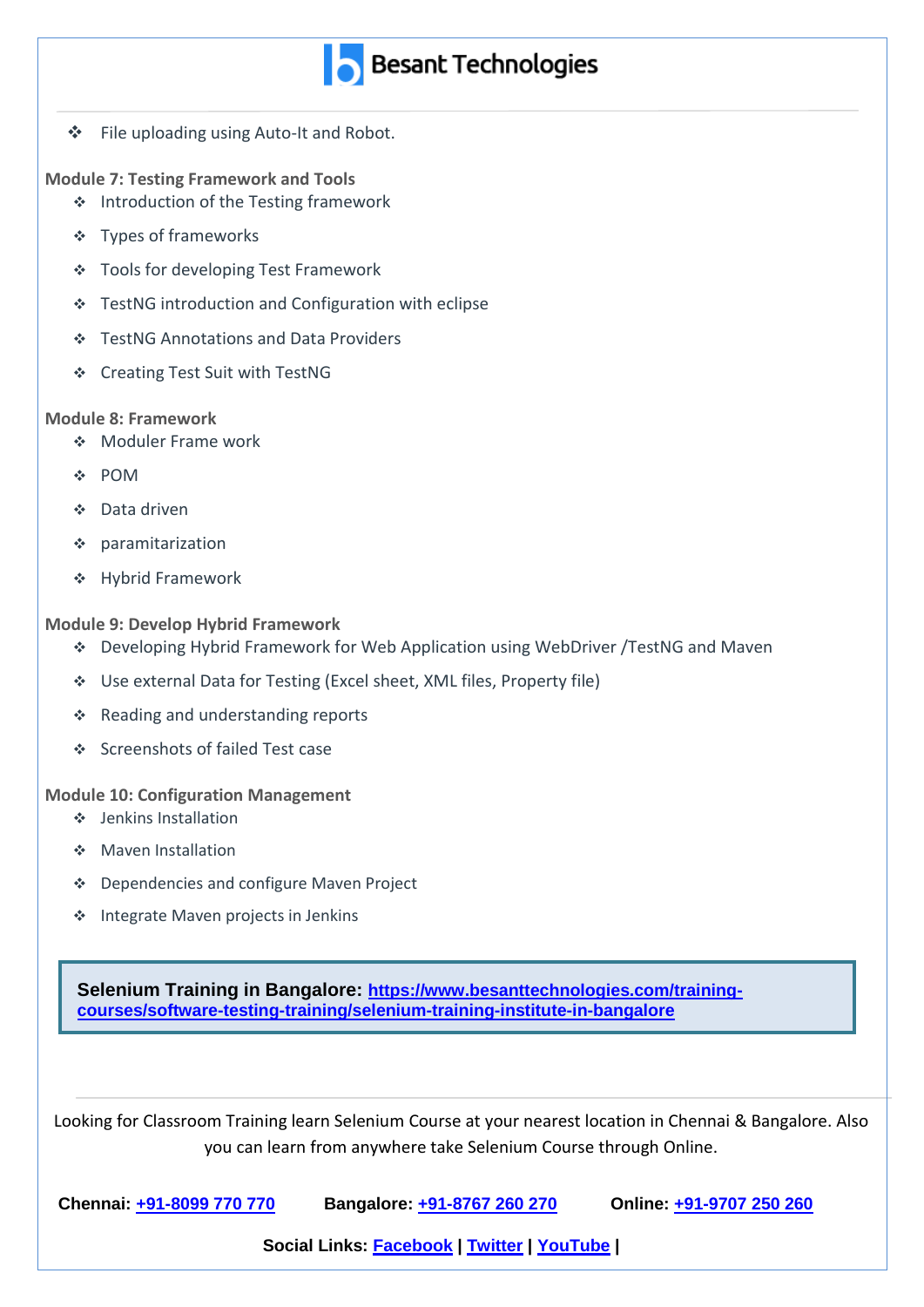

## **Selenium with Python**

#### **Module 1: Introduction**

- Why do we need Selenium? (Though, there are many automation tools are available)
- ❖ Selenium with Java vs. Python (pros and cons)
- ❖ Program structure

#### **Module 2: Python Programming**

- ❖ Basic Programming in Python
- ❖ Function & Parameters in Python
- ❖ Python Data structures and operation
- ❖ File Operations
- Modules
- Object Oriented Programming

#### **Module 3: Execution steps**

- \* Environment setup(python, Pycharm, Selenium and etc.,)
- ❖ Introduction with Python and Pycharm
- First Script on Selenium

#### **Module 4: Selenium- Web Driver**

- ❖ Introduction to Web driver and Remote vs. Local
- Guide to install Web driver
- Creating your first script on Web driver
- Accessing Forms in Web driver
- Accessing Links and Table content in Web driver
- ❖ Remote web driver

#### **Module 5: Automation Framework**

- Advanced Web element access method- Contains, Sibling, Ancestor and etc.,
- ❖ Framework designing methods
- Framework adaptation
- ❖ Feature Testing Automation

Looking for Classroom Training learn Selenium Course at your nearest location in Chennai & Bangalore. Also you can learn from anywhere take Selenium Course through Online.

| Chennai: +91-8099 770 770 | Bangalore: +91-8767 260 270 | Online: +91-9707 250 260 |
|---------------------------|-----------------------------|--------------------------|
|                           |                             |                          |

**Social Links: [Facebook](https://www.facebook.com/BesantTechnologies) | [Twitter](https://twitter.com/besanttech) | [YouTube](https://www.youtube.com/playlist?list=PLIOAGNixNca1taN5mkw6eVmrtVX7GazjL) | [Instagram](https://www.instagram.com/besant_technologies/)**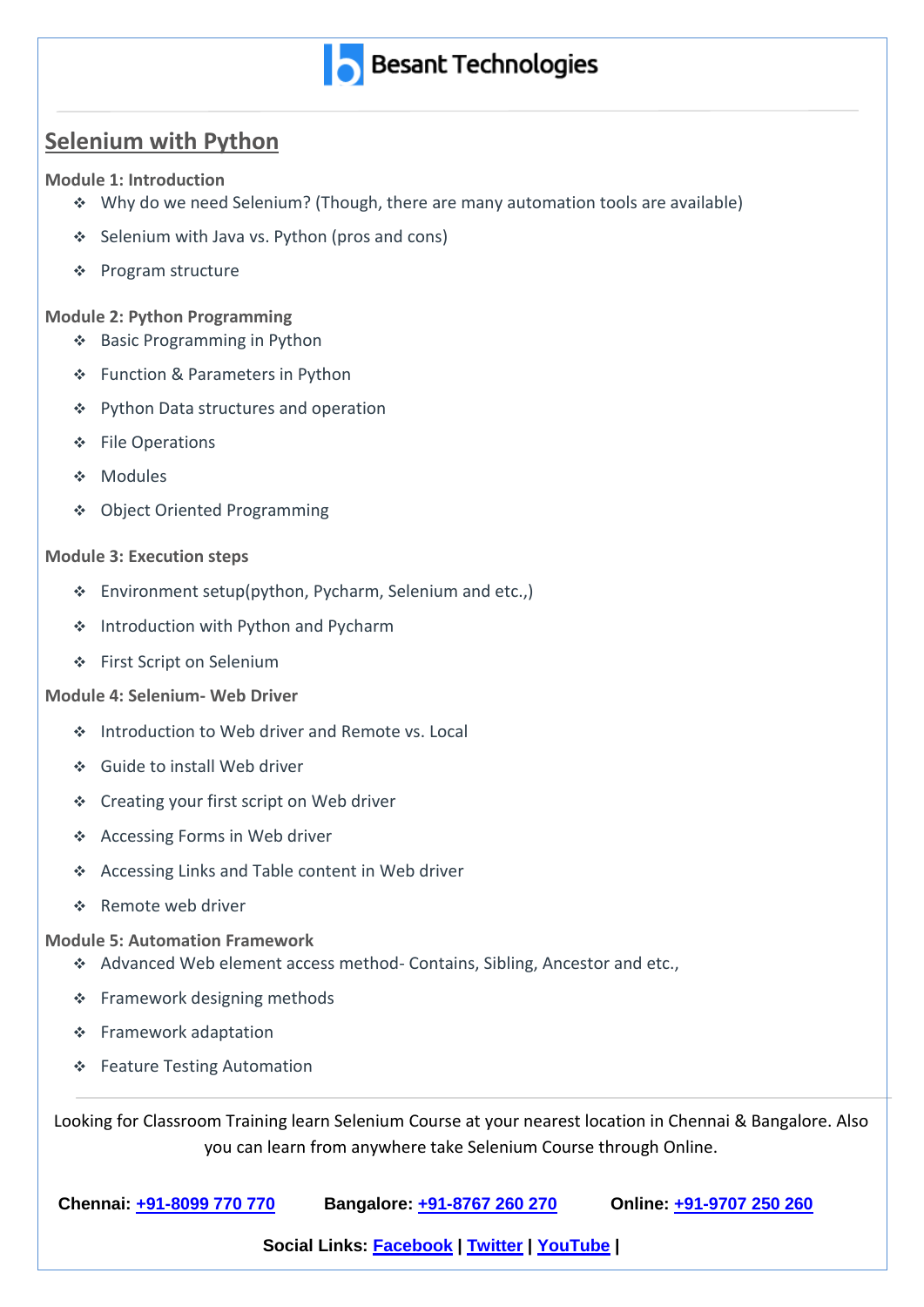- ❖ Report Generation out of Automation
- ❖ Real time Automation and the Challenges

**Module 6: PyAutoGUI – Controlling Mouse and Keyboard**

- ❖ Introduction to pyautogui
- Accessing Flash content using pyautogui
- Controlling Keyboard and Mouse events on web driver

### Selenium with C#

#### **Module 1: Collapse Selenium IDE**

- ❖ Introduction
- ❖ Record & Playback
- ❖ Command types
- Using Verifications
- Using Asserts
- Exporting Test Case/Suite to C#/NUnit

#### **Module 2: Collapse Selenium Webdriver**

- ❖ Introduction
- ◆ Setting up new project
- ◆ Project Structure
- Understanding DOM Structure
- ❖ Finding Elements
- Assert Types
- Working with Dynamic Elements (Radio/Checkbox/DropDown/Select Element)
- Tables and Data grid
- ❖ XPath

**Selenium Online Training: [https://www.besanttechnologies.com/online-training](https://www.besanttechnologies.com/online-training-courses/selenium-online-training)[courses/selenium-online-training](https://www.besanttechnologies.com/online-training-courses/selenium-online-training)**

Looking for Classroom Training learn Selenium Course at your nearest location in Chennai & Bangalore. Also you can learn from anywhere take Selenium Course through Online.

| Chennai: +91-8099 770 770 | Bangalore: +91-8767 260 270 | Online: +91-9707 250 260 |
|---------------------------|-----------------------------|--------------------------|
|---------------------------|-----------------------------|--------------------------|

**[Instagram](https://www.instagram.com/besant_technologies/)**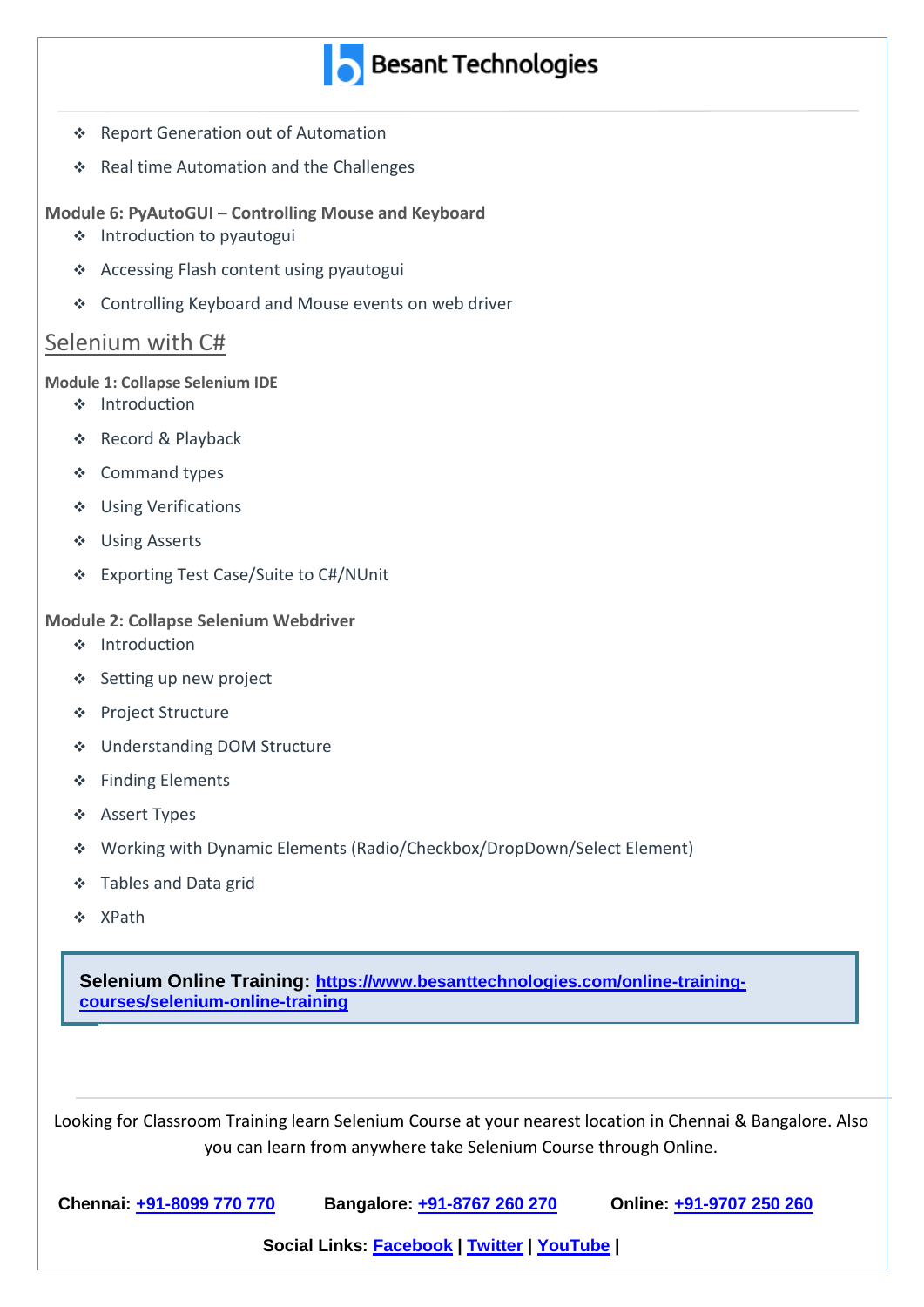

- Embedded JavaScript
- ◆ Cross Platform Browser Testing

**Module 3: Collapse Selenium Framework & Infrastructure**

- Creating Data Driven Tests (XML/DB/Excel)
- Linq queries (DDT)

### **Post Selenium**

#### **Maven**

- ❖ Introduction to Apache Maven
- ◆ Maven Dependencies
- ◆ Maven Plugins
- Controlling The Build
- Maven Release Process
- Deploying to a Repository
- Using Snapshots

#### **GIT**

- ❖ Introduction To Git
- Working Locally With Git
- Working Remotely With Git
- Branching, Merging And Rebasing With Git
- Using The GitHub Website
- GitHub For Windows Basics
- Teamwork With GitHub For Windows
- ❖ Social Coding With GitHub

#### **Jenkins**

Continuous Integration or Continuous Deployment concepts

**[Instagram](https://www.instagram.com/besant_technologies/)**

- ❖ Installing and Configuring Jenkins
- Freestyle Project Configuration

Looking for Classroom Training learn Selenium Course at your nearest location in Chennai & Bangalore. Also you can learn from anywhere take Selenium Course through Online.

| Chennai: +91-8099 770 770 | Bangalore: +91-8767 260 270 | Online: +91-9707 250 260 |
|---------------------------|-----------------------------|--------------------------|
|                           |                             |                          |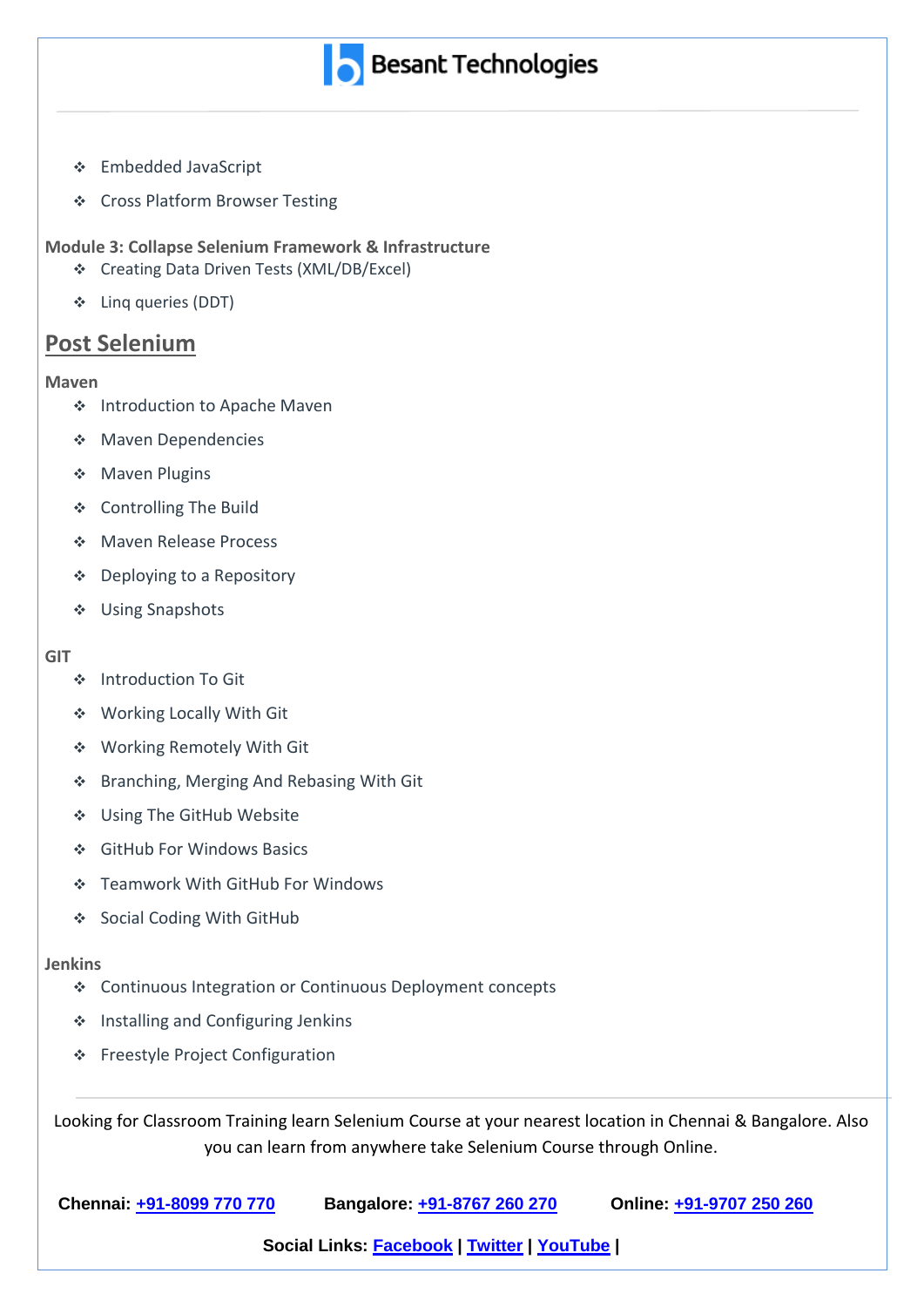- Jenkins Pipelines
- Testing With Jenkins
- Pipeline Enhancements o Multi-branch Pipelines and Code Promotion

#### **BitBucket**

- Gradle-plugins
- ❖ Working with files
- ❖ Ant Integration
- Dependency Management
- Extending the model
- Task inputs & outputs
- $\div$  The Java plugin
- Multiproject builds
- **↑** The build runtime

#### **JIRA**

- ❖ Introduction To JIRA
- Test Management In JIRA (Zephyr)
- Advanced Search And Introduction To JQL (JIRA Query Language)
- Generating Reports In JIRA
- ❖ Introduction To JIRA Agile

#### **Agile Methodologies**

- Agile Methodologies Overview
- ❖ Agile Scrum
- Agile ceremonies
- Agile artifacts
- $\div$  Kanban
- Adaptive Project Framework (APF)
- Extreme Project Management (XPM)

**[Instagram](https://www.instagram.com/besant_technologies/)**

Looking for Classroom Training learn Selenium Course at your nearest location in Chennai & Bangalore. Also you can learn from anywhere take Selenium Course through Online.

| Chennai: +91-8099 770 770 | Bangalore: +91-8767 260 270 | Online: +91-9707 250 260 |
|---------------------------|-----------------------------|--------------------------|
|---------------------------|-----------------------------|--------------------------|